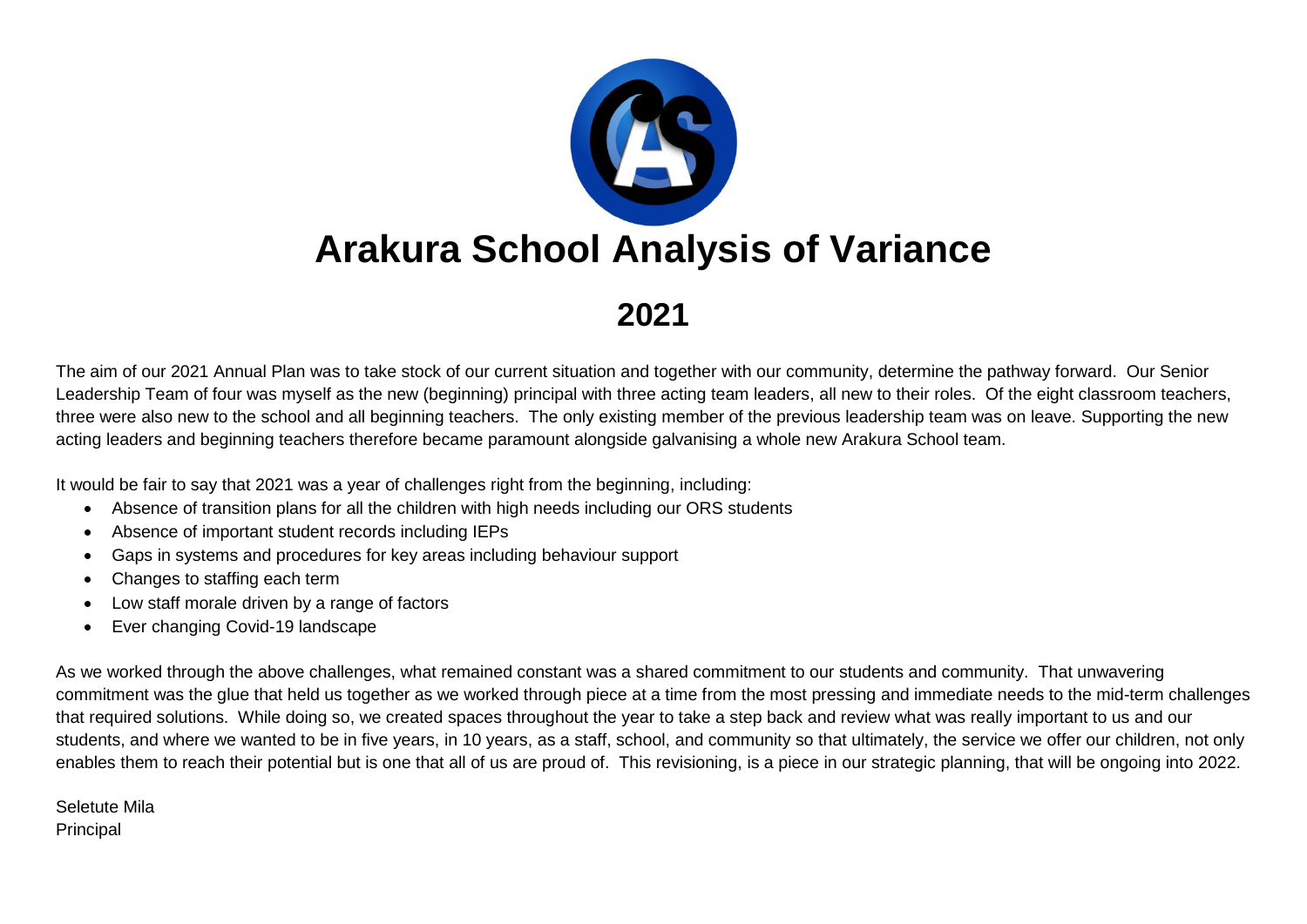### **Strategic Aim 1**

An environment that is inclusive, celebrates diversity and ensures that the well-being needs of the learner is looked after.

Target Group: 48 children (37% of current roll) identified as having additional learning and/or behaviour needs requiring intervention

Annual Target: The Target Group will have shared, collaborative support plans that:

- Have whānau as integral partners
- Include student voice
- Staff understand and can implement
- Have positive impact on student engagement and learning

#### **1.1 Annual Goal:** Learning support systems will be established to support the diverse needs of our students

| <b>Action Plan</b>                                                                 | <b>Review</b>                                                                                                                                                                                                                                                                                                                                                                                                                                                                                                                                                                                                                                                                                                                                                                                                                                                                  | <b>Key Outcome</b>                                                                                                                                                                                                                                                                                                                                                                       | <b>Summary and Next Step</b>                                                                                                                                                                                                                                                                                                                                                                                                                                                                                                                                                                                                                                                                                                              |
|------------------------------------------------------------------------------------|--------------------------------------------------------------------------------------------------------------------------------------------------------------------------------------------------------------------------------------------------------------------------------------------------------------------------------------------------------------------------------------------------------------------------------------------------------------------------------------------------------------------------------------------------------------------------------------------------------------------------------------------------------------------------------------------------------------------------------------------------------------------------------------------------------------------------------------------------------------------------------|------------------------------------------------------------------------------------------------------------------------------------------------------------------------------------------------------------------------------------------------------------------------------------------------------------------------------------------------------------------------------------------|-------------------------------------------------------------------------------------------------------------------------------------------------------------------------------------------------------------------------------------------------------------------------------------------------------------------------------------------------------------------------------------------------------------------------------------------------------------------------------------------------------------------------------------------------------------------------------------------------------------------------------------------------------------------------------------------------------------------------------------------|
| Understand<br>the elements<br>of an effective<br>system for<br>learning<br>support | RTLB Liaison and MOE Learning Support<br>$\bullet$<br>Lead Worker established as key specialists<br>present at school, to support teachers and<br>the development of our learning support<br>system<br>Learning Assistants (LAs) reorganised<br>according to student needs<br>Budget adjustments to increase LA hours to<br>meet additional needs<br>Increased SENCo release from 0.1 to 0.2 to<br>manage workload<br>Lead LAs established for each ORS student<br>and children with high and complex needs<br>IEPs developed together with whānau and<br>agencies and reviewed on regular basis<br>Documentation and filing systems reviewed<br>and learning register created<br>eTAP systems reviewed and aligned with<br>new learning support system<br>Individual Behaviour Plans (IBPs) established<br>for children with behaviour needs and mirror<br><b>IEP</b> process | The essence of an effective learning<br>support system is in place<br>Positive relationships have been<br>established with key agencies<br>Learning Assistants are better<br>utilised to support children's learning<br>Whānau are welcomed to meetings<br>and are actively involved in IEPs or<br><b>IBPs</b><br>Whānau are involved from the start<br>e.g. through transition meetings | 2022 will see another change with DP<br>picking up SENCo role.<br>It took all of 2021 to work out systems;<br>these need to be tested next year and<br>further developed (if required), so that it's<br>fit for purpose.<br>The high number of needs in each class<br>require reorganisation of LAs again; will<br>move to having one LA in each classroom<br>to work more closely with one teacher and<br>one class. This may reduce lost time from<br>transitions and lends itself more to<br>strengthening relationships.<br>Approval of Special Reasons Staffing by<br>MOE will allow us to achieve the above<br>while continuing to support the 51 children<br>that will be on the learning register in 2022<br>-40% of school roll. |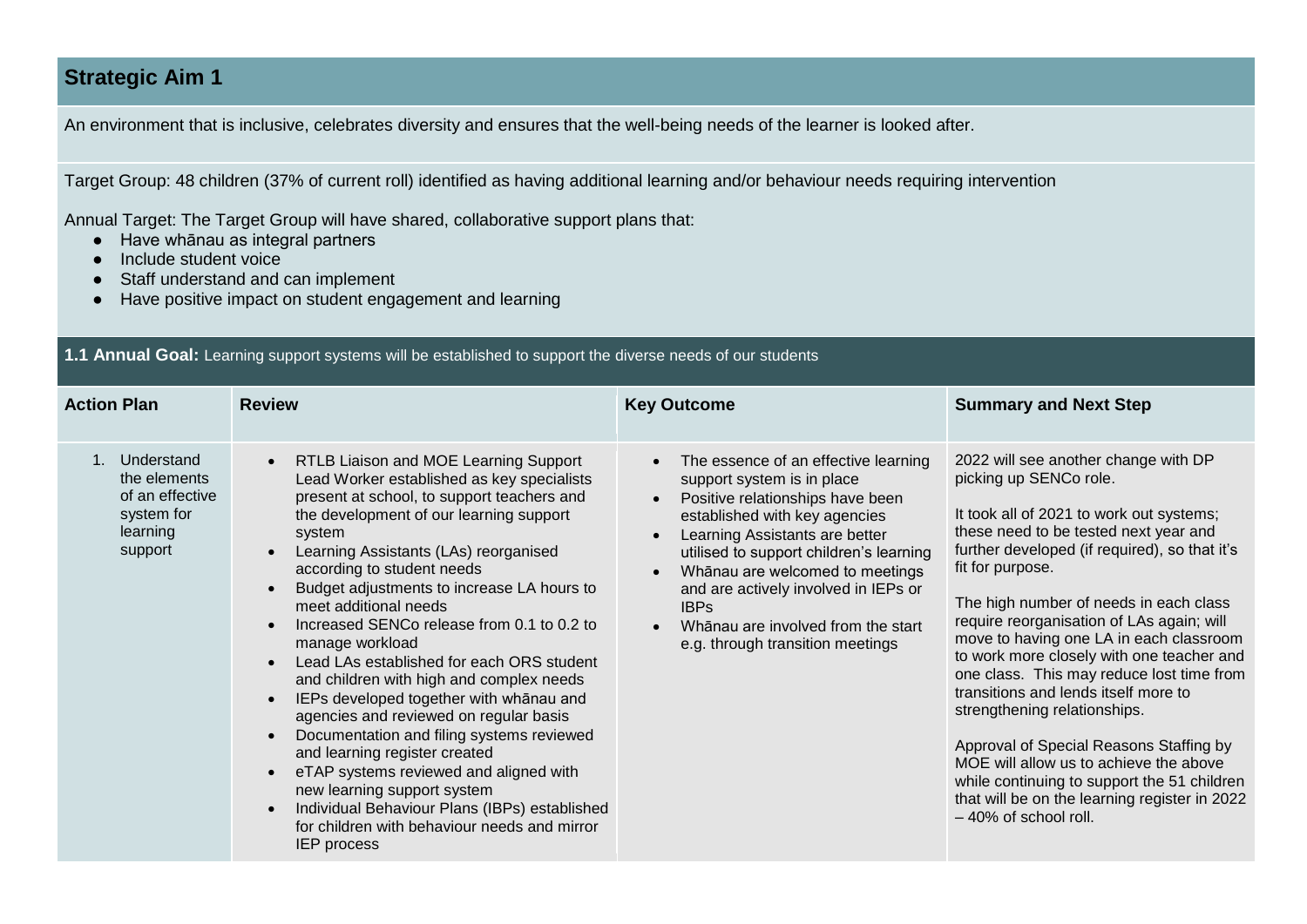|                                                                      | Presence and support by specialists and<br>agencies is now normalised as part of<br>learning support<br>Parents fully involved at each step<br>$\bullet$<br>Teachers released for IEPs/IBPs and Lead<br>$\bullet$<br>LAs included<br>Transition meetings and planning<br>$\bullet$<br>established, the nature of which is driven by<br>the needs of the child and whanau<br>Learning Support Coordinators (LSCs)<br>$\bullet$<br>support transition programme<br>Review in place – by teachers and LAs – to<br>$\bullet$<br>continually improve systems and procedures |                                                                                                                                                                      |                                                                                                                                                                                                                                                                                                                                                      |
|----------------------------------------------------------------------|------------------------------------------------------------------------------------------------------------------------------------------------------------------------------------------------------------------------------------------------------------------------------------------------------------------------------------------------------------------------------------------------------------------------------------------------------------------------------------------------------------------------------------------------------------------------|----------------------------------------------------------------------------------------------------------------------------------------------------------------------|------------------------------------------------------------------------------------------------------------------------------------------------------------------------------------------------------------------------------------------------------------------------------------------------------------------------------------------------------|
| 2. Understand<br>the diverse<br>needs of our<br>students             | Missing documents necessitated extensive<br>$\bullet$<br>work gathering information and reports from<br>MOE and health services<br>Numerous meetings held with whānau each<br>term - both informal and formal as part of<br>IEPs/IBPs<br>The initial list of children with additional<br>needs grew from 12 on 26 Jan (based on<br>funding only), to 48 with Tier 2 or Tier 3<br>needs, inclusive of those without specific<br>funding                                                                                                                                 | Establishing a tiered system of<br>$\bullet$<br>support (Tier 2 and 3 to align with<br>PB4L School Wide), enables the<br>targeting of interventions and<br>resources | The significant number of children with<br>needs remains the most significant<br>challenge. While the reorganisation of<br>LAs will help, the situation remains an<br>ongoing concern with respect to children's<br>learning, teachers' workload, and<br>everyone's wellbeing.                                                                       |
| 3. Embed<br><b>Discovery</b><br>Learning in the<br><b>Junior Hub</b> | Play-based learning was exclusively a Junior<br>Hub programme<br>New Y2/3 class was established to reduce<br>the numbers in Junior Hub; the two classes<br>combined to continue play-based earning in<br>the afternoons<br>Strong support from educational specialists<br>$\bullet$<br>for a play-based approach to meet the<br>developmental needs of children in particular                                                                                                                                                                                          | Development of play-based learning<br>$\bullet$<br>centred on Junior Hub with limited<br>take up in senior classes                                                   | Next steps are to define what play-based<br>learning philosophy is for Arakura School<br>especially with regards to:<br>Diverse needs - catering for both<br>$\bullet$<br>struggling learners and those who<br>need extension<br>Children with complex<br>backgrounds especially with<br>regards to the recommendation<br>for structure and routine. |
| 4. PLD to support<br>staff capability,<br>knowledge<br>and           | Positive take up of PLD provision under<br>Support Staff Collective Agreement by 80%<br>of LA team<br>PLD for all staff, teachers and support staff,                                                                                                                                                                                                                                                                                                                                                                                                                   | PLD focused on:<br>$\bullet$<br><b>Zones of Regulation</b><br>$\circ$<br>PB4L - Tier 2 initiatives and<br>$\circ$<br>behaviour support                               | Important to establish a learning focused<br>culture, to lift and normalise professional<br>conversations, collaboration and problem<br>solving.                                                                                                                                                                                                     |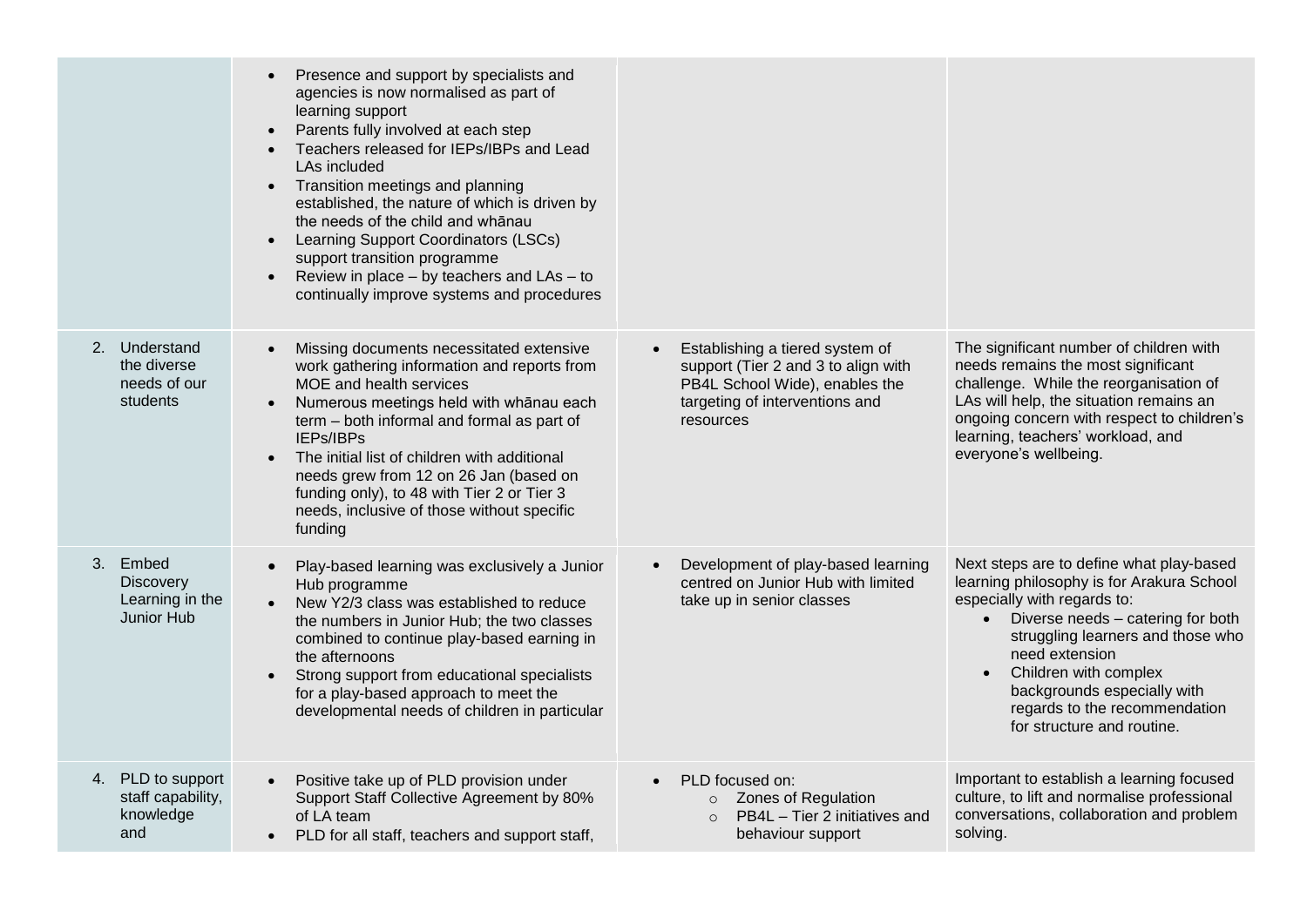| professional<br>practice re<br>diverse needs                                                      | in January Week 0; NZEI Accord Days, and<br>April call back days; PLD a mix of internal<br>and outside facilitation including RTLB, Nuku<br>Ora, Constable Tanya (Keeping Ourselves<br>Safe)<br>Support Staff Hui established to provide<br>$\bullet$<br>regular PLD for LAs; PLD a mix of internal<br>and outside facilitation<br>Teachers - Monday PLD established<br>LAs took on special projects that were both<br>interest and needs driven e.g. creating<br>Tuakana-Teina time                                                                                                                                      | <b>Professional Growth Cycle</b><br>$\circ$                                                                                                                                                                                                                                                       | Inclusion of LAs in PLD and call back days<br>for was a new experience for the LA team;<br>important to continue to develop their<br>capability and confidence.                                                                                                                                                                                                |
|---------------------------------------------------------------------------------------------------|---------------------------------------------------------------------------------------------------------------------------------------------------------------------------------------------------------------------------------------------------------------------------------------------------------------------------------------------------------------------------------------------------------------------------------------------------------------------------------------------------------------------------------------------------------------------------------------------------------------------------|---------------------------------------------------------------------------------------------------------------------------------------------------------------------------------------------------------------------------------------------------------------------------------------------------|----------------------------------------------------------------------------------------------------------------------------------------------------------------------------------------------------------------------------------------------------------------------------------------------------------------------------------------------------------------|
|                                                                                                   | 1.2 Annual Goal: Review PB4L-School Wide and establish systems to support positive behaviour in both playground and classroom contexts.                                                                                                                                                                                                                                                                                                                                                                                                                                                                                   |                                                                                                                                                                                                                                                                                                   |                                                                                                                                                                                                                                                                                                                                                                |
| <b>Action Plan</b>                                                                                | <b>Review</b>                                                                                                                                                                                                                                                                                                                                                                                                                                                                                                                                                                                                             | <b>Outcome</b>                                                                                                                                                                                                                                                                                    | <b>Summary and Next Step</b>                                                                                                                                                                                                                                                                                                                                   |
| Understand<br>$1_{\cdot}$<br>the elements<br>of an effective<br>system for<br>PB4L-School<br>Wide | Review of current Tier 1 processes with<br>particular focus on<br>Free and frequents - the absence of<br>$\circ$<br>High stakes rewards and the<br>$\circ$<br>feedback from parents about them<br>Addressing the challenges by<br>$\circ$<br>teachers in completing mana cards<br>Building the capability of all team<br>$\circ$<br>members on PB4L team<br>Review of behaviour support including<br>Moving from punitive to responsive<br>$\circ$<br>processes reflective of PB4L<br>principles and restorative practice<br>Review of values in terms of<br>A common language<br>$\circ$<br>Explicit teaching<br>$\circ$ | Strong reluctance by PB4L Team to<br>review any of the existing Tier 1<br>processes coupled with an equally<br>strong desire to maintain the 'Arakura<br>Way' in spite of the evidence from<br>the data and feedback from parents<br>and staff delayed any improvements<br>to school wide systems | PB4L - School Wide remains a critical<br>lens to establishing a culture of care and<br>positive behaviour centred on a restorative<br>approach behaviour support.<br>Changes to the PB4L Team in 2022 and<br>the implementation of our new vision and<br>values will provide an opportunity to re-<br>look at Tier 1 systems and processes with<br>fresh eyes. |
| Establish clear<br>2.<br>behaviour<br>expectations<br>and processes                               | Numerous behaviour incidents from day 1<br>which reached 162 incidents - see March<br><b>Board Report</b><br>Absence of transition plans and supports at                                                                                                                                                                                                                                                                                                                                                                                                                                                                  | Supporting behaviour by introducing<br>STOPs and Individual Behaviour<br>Plans became a significant piece of<br>work from March                                                                                                                                                                   | STOPs to continue as a Tier 2 response<br>to misbehaviour. Staff review called for<br>some tweaks to ensure the classroom<br>teacher is the focal point for                                                                                                                                                                                                    |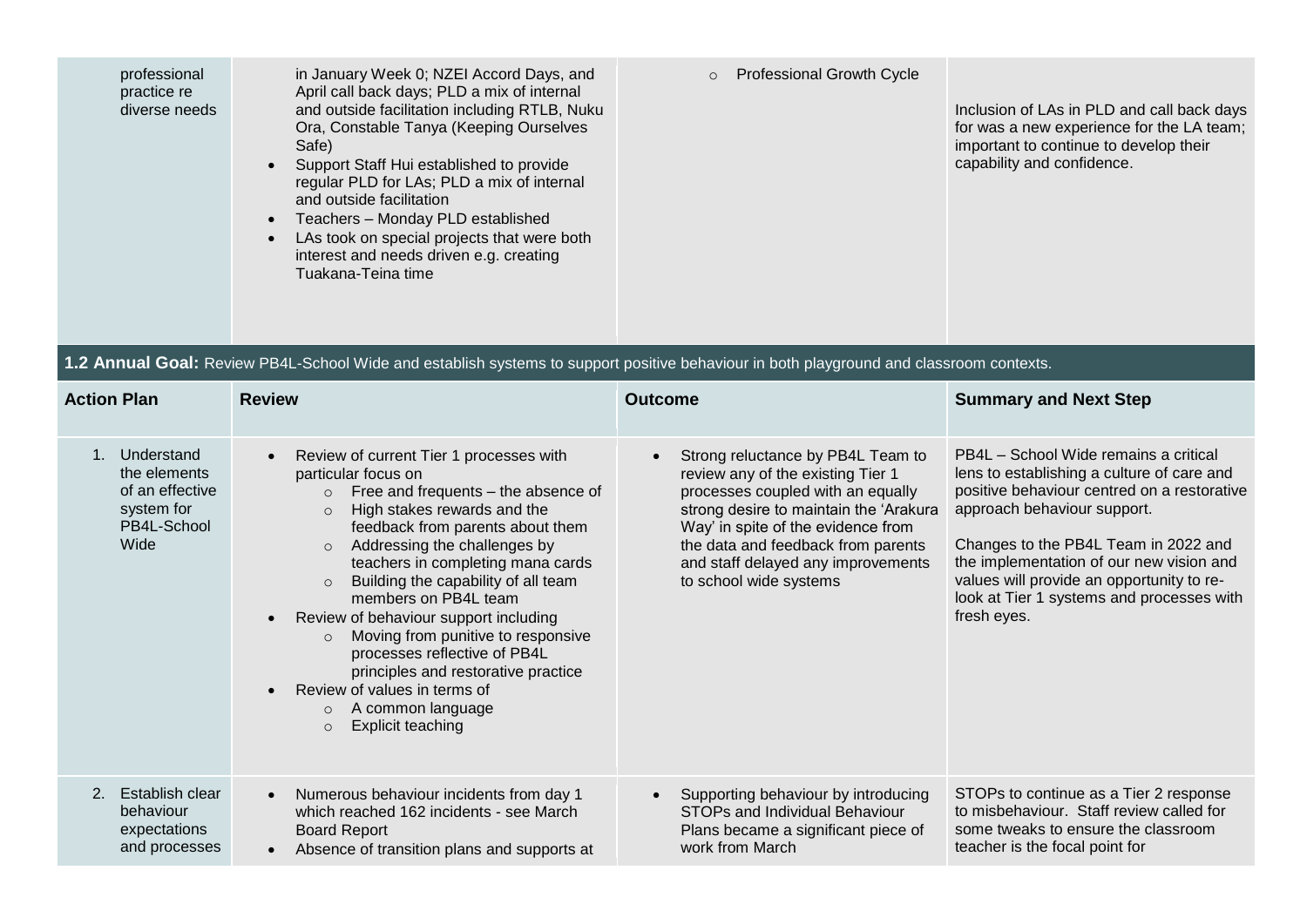| for responding<br>to<br>misbehaviour                                                                              | the start of the year nor clear information in a<br>learning register indicating who needed what<br>support - compounded the frequency of<br>misbehaviour<br>Identified issues with 'Free and frequent'<br>rewards as not being free and frequent (i.e.<br>goal to give out 2 tokens per day), lead to<br>each classroom creating their own system of<br>free and frequents<br>Tier 2 STOPs process introduced to:<br>Move beyond 'putting out fires'<br>$\circ$<br>Address and support behaviour<br>$\circ$<br>Create a restorative process for<br>$\circ$<br>children to fix the harm<br>Inform parents and involve them from<br>$\circ$<br>the start | Progress and improvement in<br>$\bullet$<br>behaviour was significant (see<br>02.11.21 Board Report)                                                                                                                                                                                                                                                                                                         | communication with whanau.<br>New values will require unpacking and<br>creating new behaviour as well as Tier 1<br>processes.                                                                           |
|-------------------------------------------------------------------------------------------------------------------|---------------------------------------------------------------------------------------------------------------------------------------------------------------------------------------------------------------------------------------------------------------------------------------------------------------------------------------------------------------------------------------------------------------------------------------------------------------------------------------------------------------------------------------------------------------------------------------------------------------------------------------------------------|--------------------------------------------------------------------------------------------------------------------------------------------------------------------------------------------------------------------------------------------------------------------------------------------------------------------------------------------------------------------------------------------------------------|---------------------------------------------------------------------------------------------------------------------------------------------------------------------------------------------------------|
| PLD to support<br>3.<br>staff capability,<br>knowledge<br>and<br>professional<br>practice re<br>PB <sub>4</sub> L | PB4L 101 for all new teachers<br>$\bullet$<br>Regular feedback re behaviour support with<br>reference to eTAP data<br>Professional development in new STOPs<br>procedure with reference to PB4L principles<br>and restorative practice<br>Introduction and implementation of Zones of<br>Regulation, from start of Term 2<br>Support throughout Term 2-4 by RTLB both<br>as facilitators of Zones PLD but also working<br>alongside individual teachers to support<br>classroom implementation                                                                                                                                                          | Zones of Regulation - introduced as<br>$\bullet$<br>school wide programme to create a<br>common language for emotions and<br>to support behaviour through the<br>development of tool kits for self-<br>regulation. The implementation was<br>facilitated successfully by RTLB<br>The uptake of Zones was immediate<br>$\bullet$<br>in the majority of classrooms and<br>evident in adult speak and modelling | Zones of Regulation to continue; with the<br>disruptions to learning in 2021, it is<br>important that Zones is embedded as an<br>essential means of building emotional<br>intelligence in our learners. |

# **Strategic Aim 2**

Have partnerships between school and the community where everyone is connected to the school and has a sense of belonging.

Target Group: Parent focus group (representative of school population)

Annual Target: The Target Group will: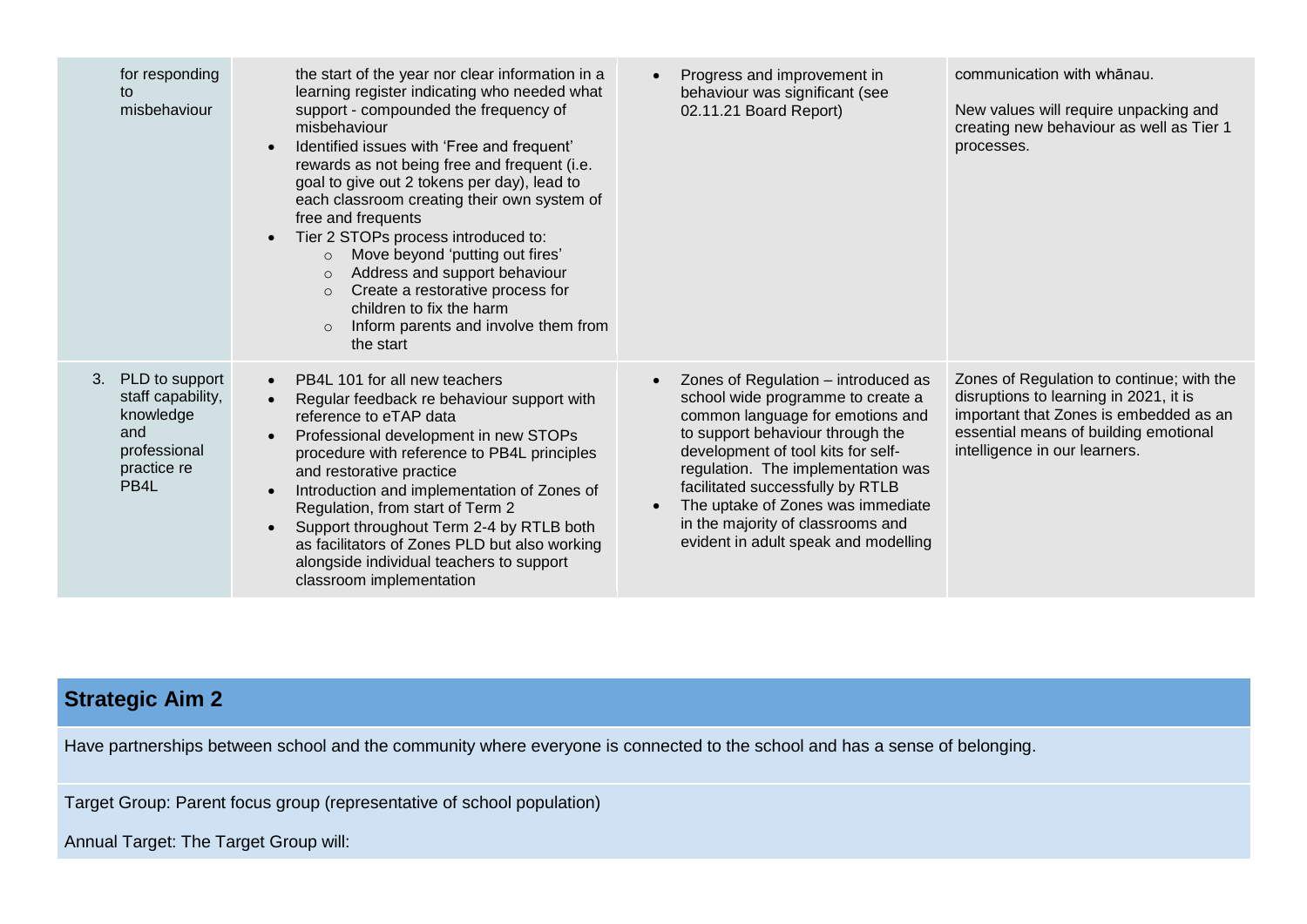● Be aware of and connected to what is happening at school

**2.1 Annual Goals:** Establish authentic partnership between home and school

- Know they have an integral part in/contribution to school processes
- Know they are a partner in their child's learning

| <b>Action Plan</b>                                                                                            | <b>Review</b>                                                                                                                                                                                                                                                                                                                                                                                                                                                                                                                                                                                                                                                                                                                                                                   | <b>Outcome</b>                                                                                                                                                                                    | <b>Summary and Next Step</b>                                                                                                                                                                                                                        |
|---------------------------------------------------------------------------------------------------------------|---------------------------------------------------------------------------------------------------------------------------------------------------------------------------------------------------------------------------------------------------------------------------------------------------------------------------------------------------------------------------------------------------------------------------------------------------------------------------------------------------------------------------------------------------------------------------------------------------------------------------------------------------------------------------------------------------------------------------------------------------------------------------------|---------------------------------------------------------------------------------------------------------------------------------------------------------------------------------------------------|-----------------------------------------------------------------------------------------------------------------------------------------------------------------------------------------------------------------------------------------------------|
| 1. Establish a<br>shared<br>understanding<br>of what we<br>mean by<br>authentic and<br>partnership            | Due to the significant needs and demand on<br>$\bullet$<br>time and workload in learning supoort, this<br>annual goal focused on that as the general<br>context for building authentic partnership<br>Feedback gathered from parents of children<br>$\bullet$<br>with additional learning and behaviour needs<br>consistently indicated a strong desire to<br>improve communication, to be involved in<br>their children's learning, and for teachers to<br>follow through on any matters that arise - see<br>Board Report 23.02.21<br>All efforts to establish effective learning<br>support systems (1.1) and Tier 2 behaviour<br>support processes (1.2), focused on creating<br>authentic partnership - between whānau,<br>teacher, LA, SENCo and ORS Specialist<br>Teacher | Informal feedback indicates a<br>$\bullet$<br>significant shift in home school<br>partnership, with regards to learning<br>and behaviour support - in<br>conversations with whānau or by<br>email | Capturing our learning from 2021 to add<br>as examples to our teaching standards<br>of professional relationships, and the<br>ways that we give effect to Te Tiriti o<br>Waitangi are necessary next steps to<br>enable us to track our progress.   |
| 2. Review the<br>ways we<br>currently<br>connect and<br>collaborate<br>with parents<br>(parents and<br>staff) | Several processes and expectations<br>$\bullet$<br>established and actioned by SENCo and<br>ORS Specialist Teacher that included<br>creating IEPs for Tier 3 needs, involvement of<br>parents, involvement of teacher and lead LA,<br>and student voice (see SENCo and ORS<br>Specialist Teacher reports 07.12.21)<br>Establishment of STOPs as a Tier 2<br>$\bullet$<br>behaviour support process (1.2) was also a<br>response to parent feedback. Through<br>STOPs, parents were made aware of all<br>major incidents of misbehaviour and where<br>misbehaviour became a pattern and/or the                                                                                                                                                                                   | While we were unable to carry out a<br>review formally, the feedback given<br>informally was positive and<br>encouraging enough to confirm the<br>direction we were heading                       | Create opportunities for a formal review,<br>particularly in light of the ongoing work to<br>develop a fully inclusive school<br>environment.<br>Any review needs to include all<br>stakeholders - our whānau, our children,<br>agencies and staff. |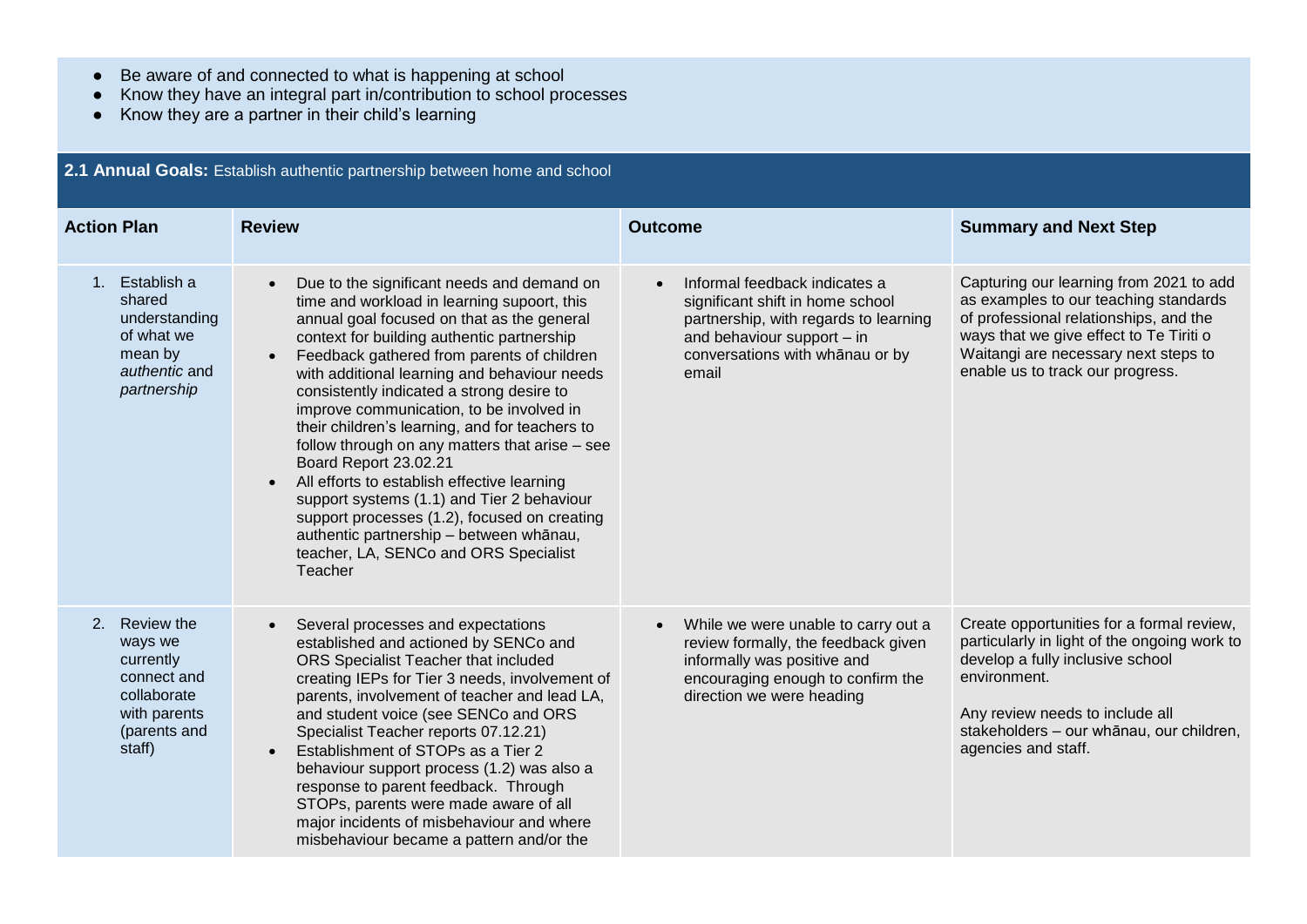|                                                                                                         | incident was severe in nature, parents were<br>also involved in the planning and restorative<br>hui to fix the harm<br>Informal feedback from parents involved in<br>any of the above, was positive                                                                                                                                                                                                                                                                                                                                                                                                                                                                                                                                                                                                                                         |                                                                                                                                                                                                                                                                                                                                                                                                              |                                                                                                                                                                                                                                                                  |
|---------------------------------------------------------------------------------------------------------|---------------------------------------------------------------------------------------------------------------------------------------------------------------------------------------------------------------------------------------------------------------------------------------------------------------------------------------------------------------------------------------------------------------------------------------------------------------------------------------------------------------------------------------------------------------------------------------------------------------------------------------------------------------------------------------------------------------------------------------------------------------------------------------------------------------------------------------------|--------------------------------------------------------------------------------------------------------------------------------------------------------------------------------------------------------------------------------------------------------------------------------------------------------------------------------------------------------------------------------------------------------------|------------------------------------------------------------------------------------------------------------------------------------------------------------------------------------------------------------------------------------------------------------------|
| Inquire into<br>3.<br>what other<br>schools do to<br>create<br>authentic<br>partnerships                | This action was not carried out as such<br>however:<br>ORS Specialist Teacher and Lead LAs visited<br>$\bullet$<br>special schools in Hutt area as part of inquiry<br>LAs who participated in professional<br>$\bullet$<br>development in Autism brought new learning<br>to their work with children<br>The Principal, with extensive experience as<br>$\bullet$<br>SENCo and RTLB in former roles also<br>brought this knowledge to Arakura<br>Close partnership with both RTLB Liaison and<br>MOE Learning Support Lead Worker enabled<br>us to learn from their experiences and from<br>successes by other schools they are privy to<br>in their respective roles, schools that are also<br>grappling with the same challenges<br>Education Associate Advisor also a source of<br>information, research and readings on best<br>practice | 2021 could be defined as a year of<br>$\bullet$<br>catching up and organising<br>information and files to enable an<br>effective learning support system that<br>honours authentic partnership with<br>those that know our learners best<br>In the intensity of building something<br>new from seemingly nothing, there<br>was little room to do anything more<br>than dealing with the issues that<br>arose | To incorporate a process of gathering<br>feedback from whānau and agencies as<br>part of the IEP and IBP processes.<br>Explore options including Google Form<br>to gather feedback easily.<br>Such a process will enable us to refine<br>and improve what we do. |
| 4. Develop<br>authentic<br>partnerships<br>that reflect our<br>shared vision,<br>to trial and<br>review | Unable to develop a framework as such; our<br>focus was simply to get going to meet the<br>demands of our children<br>A review was carried out with staff at the end<br>$\bullet$<br>of the year coupled with a summative report<br>from both SENCo and Specialist Teacher                                                                                                                                                                                                                                                                                                                                                                                                                                                                                                                                                                  | All that we worked on and achieved,<br>and feedback from staff and parents,<br>is the foundation to build on in 2022<br>so that a learning support framework<br>or strategy can be made clear and<br>explicit for use by both staff and<br>parents                                                                                                                                                           | Develop a LS framework.<br>Create a flowchart for intervention.<br>Ensure the above aligns with school<br>vision and values.                                                                                                                                     |

### **2.2 Annual Goals:** We will work with our wider community - marae, local iwi, key agencies and services, Kahui Ako - for the benefit of us all

| <b>Action Plan</b>                      | <b>Review</b>                                                                                                              | <b>Outcome</b>                             | <b>Summary and Next Step</b>                                                                                          |
|-----------------------------------------|----------------------------------------------------------------------------------------------------------------------------|--------------------------------------------|-----------------------------------------------------------------------------------------------------------------------|
| Review the<br>ways we<br>currently work | No formal review carried out<br>Informal feedback from various agencies<br>included not being able to or feeling unable to | Not achieved as far as a formal<br>process | Continue to grow and strengthen<br>partnership with local marae, iwi and<br>Kahui Ako in particular, and to develop a |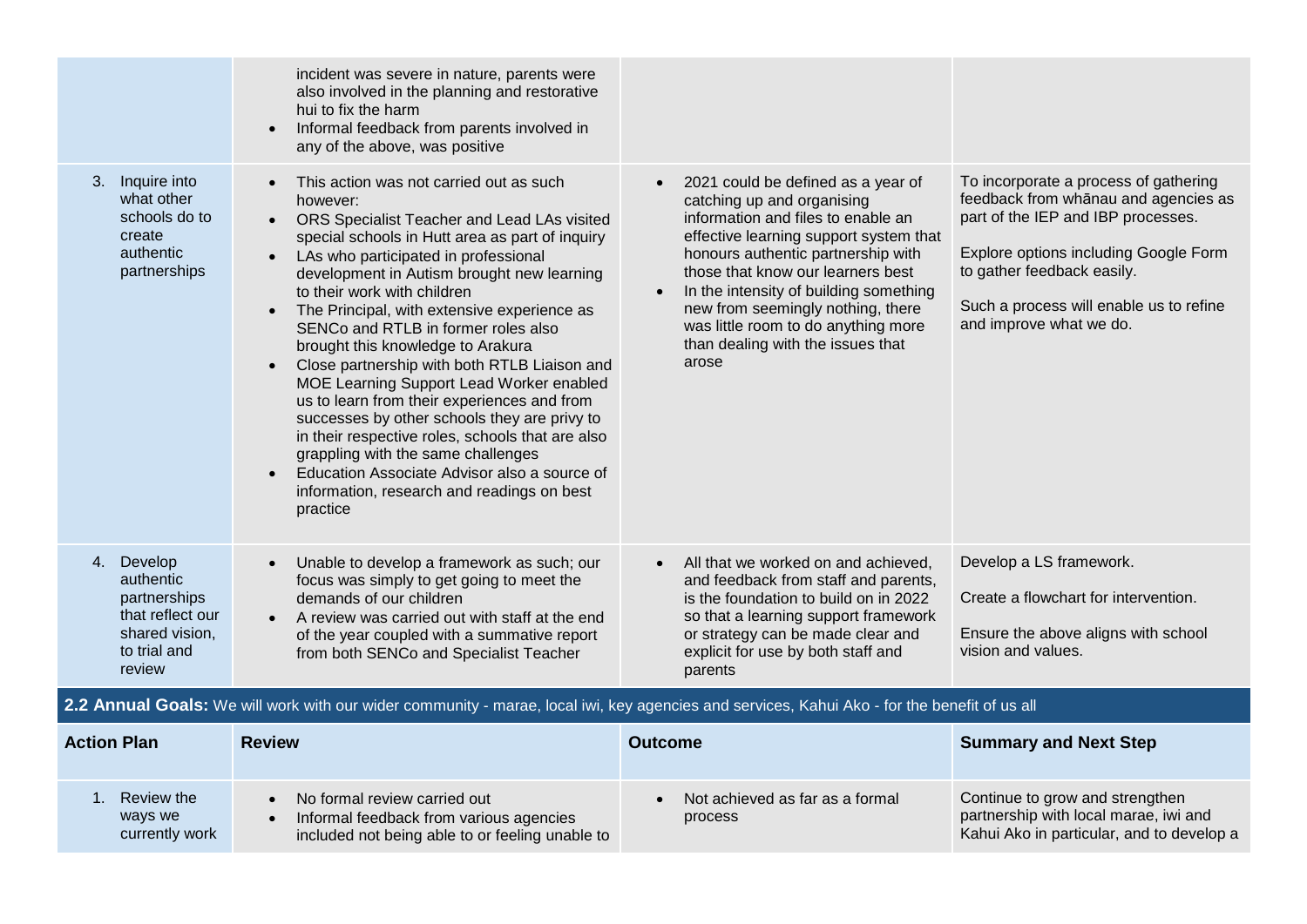| with our wider<br>community                                                                                | 'get into the school'. In some cases, the<br>offers of partnership were made e.g.<br>regarding Bikes in Schools, but was<br>subsequently turned down<br>As a result of informal feedback, adopting<br>$\bullet$<br>best practice rather than carrying out formal<br>review, focusing instead on 'opening up'<br>Arakura School to new partnerships that<br>would serve the needs of and benefit<br>students, staff and community, was deemed<br>the best option considering the demanding<br>situation we were in |                                                                                                                                                                                                                                                                                        | local, responsive curriculum that<br>connects Arakura School children to their<br>community and region.                                                            |
|------------------------------------------------------------------------------------------------------------|-------------------------------------------------------------------------------------------------------------------------------------------------------------------------------------------------------------------------------------------------------------------------------------------------------------------------------------------------------------------------------------------------------------------------------------------------------------------------------------------------------------------|----------------------------------------------------------------------------------------------------------------------------------------------------------------------------------------------------------------------------------------------------------------------------------------|--------------------------------------------------------------------------------------------------------------------------------------------------------------------|
| 2. Create a plan<br>to connect with<br>key partners in<br>the<br>community,<br>especially iwi<br>and marae | Giving effect to Te Tiriti o Waitangi<br>Connection forged with local marae through<br>start of year pōwhiri; pōwhiri had not been<br>held previously<br>Through local marae, Arakura now has Papa<br>Joe as Kaumatua<br>Kaumatua has an established presence at<br>$\bullet$<br>school e.g. through Whaikorero Wānanga<br>offered to senior boys<br>Participation in wearable arts Matariki<br>celebration with local marae<br>Partnership made with mana whenua through<br>Kura Ahurea                          | Having a new relationship and<br>connection with local marae and<br>Papa Joe is the beginning of creating<br>more authentic relationships and<br>partnership with our community<br>This is the start to lifting up tangata<br>whenua with mind to normalise te reo<br>me tikanga Māori | Continue to nurture partnership with local<br>iwi and marae.<br>Continue to develop school tikanga and<br>kawa.                                                    |
|                                                                                                            | Learning support (LS) partnerships<br>Extensive work with RTLB including support<br>for 13 children; one class referral; and<br>systems support through Zones of Regulation<br>programme. Prior to this, last referral to<br>RTLB was made in 2017<br>Continued work with MOE Learning Support<br>Lead Worker and Speech Language<br>Therapist                                                                                                                                                                    | The role of key agencies in learning<br>support, i.e. RTLB and MOE LS are<br>established and positive relationships<br>formed<br>Collaboration between school,<br>whānau and agencies being<br>normalised                                                                              | Continue collaborative work with LS<br>agencies with child and their whanau at<br>the centre, particularly as we continue to<br>embed systems developed last year. |
|                                                                                                            | Other agencies<br>Barnardos Social Workers in Schools (SWiS)                                                                                                                                                                                                                                                                                                                                                                                                                                                      | The outcome of partnerships with these<br>agencies include:<br>• Access to external programmes (e.g.                                                                                                                                                                                   | Continue work with SWIS, improving<br>coordination of welfare support for<br>children and their families.                                                          |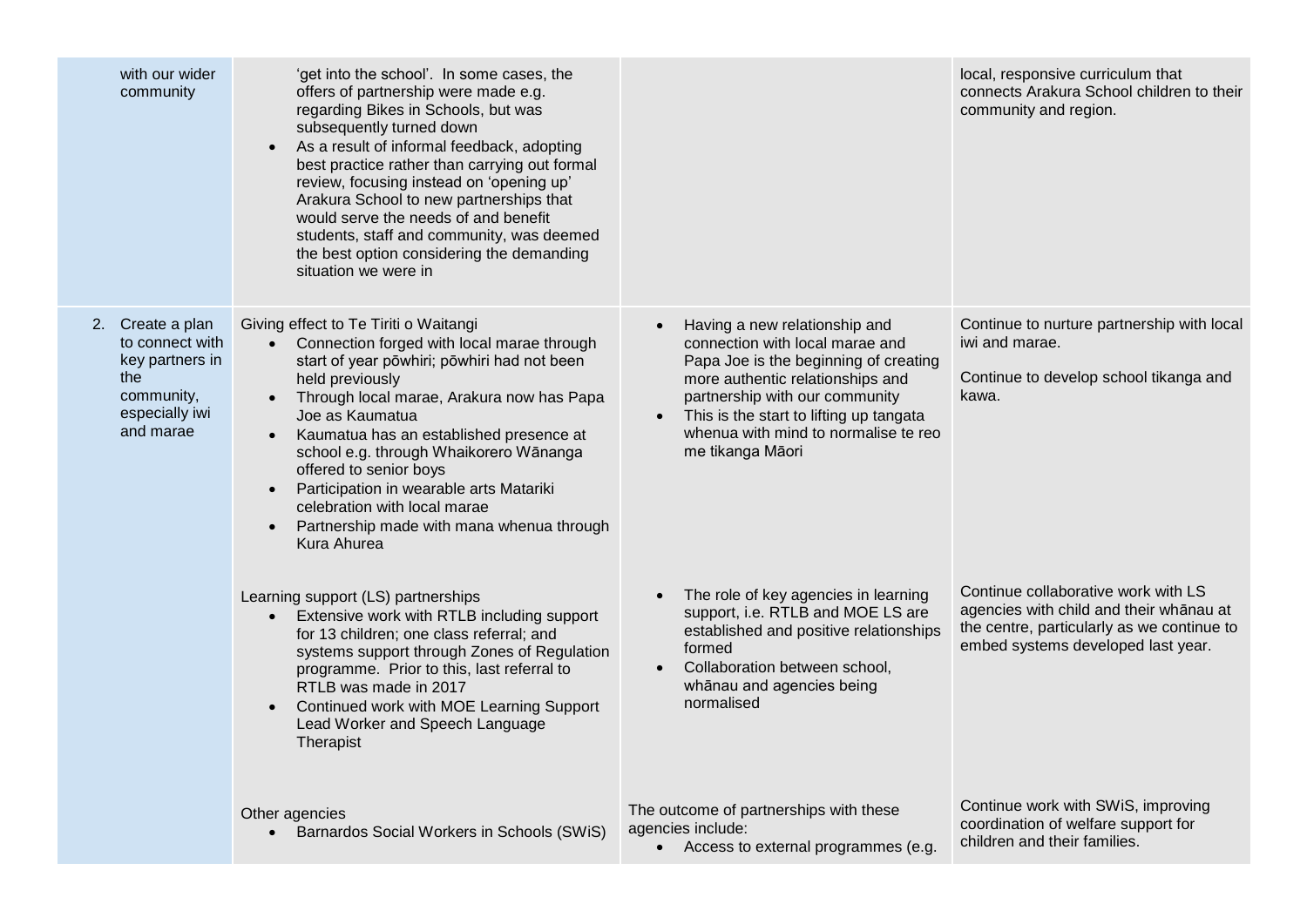|                                                                                                 | Healthy Active Learning, Nuku Ora<br>$\bullet$                                                                                                                                                                                                                                                                                | therapy)                                                                                                                                                                                                                                                                           |                                                                                                                                                                                                                                                                                                      |
|-------------------------------------------------------------------------------------------------|-------------------------------------------------------------------------------------------------------------------------------------------------------------------------------------------------------------------------------------------------------------------------------------------------------------------------------|------------------------------------------------------------------------------------------------------------------------------------------------------------------------------------------------------------------------------------------------------------------------------------|------------------------------------------------------------------------------------------------------------------------------------------------------------------------------------------------------------------------------------------------------------------------------------------------------|
|                                                                                                 | Kōkiri Marae Services<br>Yoga in Schools<br><b>Rotary Readers</b><br>$\bullet$<br><b>Public Health Nurse</b><br>Riding for the Disabled<br>NZ Police School Community Officer<br>Various support from charity groups                                                                                                          | PLD for staff including integration of<br>$\bullet$<br>school values in the teaching of<br>fitness and PE<br>Extra reading support for struggling<br>readers<br>Keeping Ourselves Safe programme<br>Yoga programme<br>Funding for bikes in schools and for<br>significant projects | Continue work with Nuku Ora – one<br>more year left of MOE contract.<br>Carry out charity funded project that was<br>delayed in 2021 especially regarding the<br>bike track and storage.<br>Review programmes for 2022 against<br>school vision and strategic plan - more<br>is not necessarily best |
| 3. Reconnect<br>with WOA<br>Kahui Ako and<br>review the<br>impact of<br>reforging<br>membership | Board approved application to re-join KA -<br>$\bullet$<br>this did not come through until September<br>Two meetings attended by principal; focus of<br>$\bullet$<br>KA centred on transition<br>Summary of transition research by LSCs in<br>$\bullet$<br>2020 released<br>LSCs working at Arakura every Monday<br>$\bullet$ | Role of LSCs to be clarified<br>Gap remains re transition of Year 6s<br>$\bullet$<br>to other intermediate schools                                                                                                                                                                 | Clarify role of LSCs to better<br>utilise their skills and expertise                                                                                                                                                                                                                                 |
|                                                                                                 | LSCs supported Y6 transition - to<br>Wainuiomata Intermediate (but not other<br>intermediate schools)                                                                                                                                                                                                                         |                                                                                                                                                                                                                                                                                    |                                                                                                                                                                                                                                                                                                      |
|                                                                                                 | 2.3 Annual Goals: We will understand and address the factors impacting attendance                                                                                                                                                                                                                                             |                                                                                                                                                                                                                                                                                    |                                                                                                                                                                                                                                                                                                      |
| <b>Action Plan</b>                                                                              | <b>Review</b>                                                                                                                                                                                                                                                                                                                 | <b>Outcome</b>                                                                                                                                                                                                                                                                     | <b>Summary and Next Step</b>                                                                                                                                                                                                                                                                         |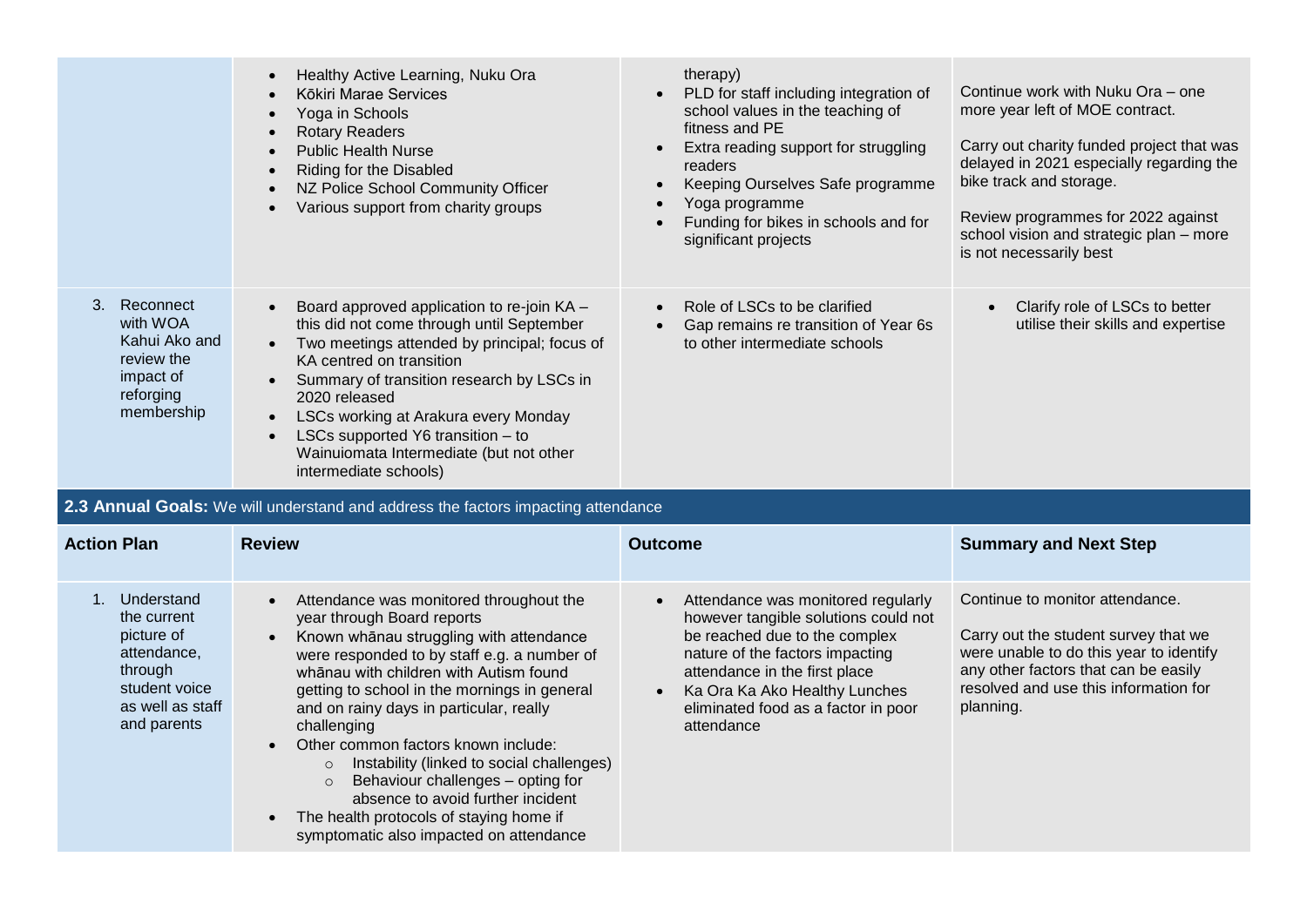| 2. Inquire into<br>what other<br>schools do to<br>positively<br>affect<br>attendance                           | Unable to action this due to other pressing<br>needs                                                                                                                                                                                                                   | Not achieved<br>$\bullet$                                                                                                                                                                                                                                                     | Continue to work with the network of<br>schools that fall under the new<br>Attendance Service for our area.                                                          |
|----------------------------------------------------------------------------------------------------------------|------------------------------------------------------------------------------------------------------------------------------------------------------------------------------------------------------------------------------------------------------------------------|-------------------------------------------------------------------------------------------------------------------------------------------------------------------------------------------------------------------------------------------------------------------------------|----------------------------------------------------------------------------------------------------------------------------------------------------------------------|
| $3_{-}$<br>Use what we<br>learn to<br>develop a plan<br>to address<br>attendance                               | All known cases of frequent absence due to<br>$\bullet$<br>the known factors above where addressed<br>informally by teachers directly with whānau,<br>through IEPs and IBPs, and through regular<br>communication as part of holistic support by<br>senior management. | Attendance driven by long term<br>$\bullet$<br>external factors cannot be easily<br>addressed, not without wider wrap<br>around support for whanau which<br>currently are beyond school<br>resourcing<br>By taking part in consultation process<br>with MOE re the refresh of | Connect with Lower Hutt and<br>Wainuiomata Attendance Service<br>Workers to forge partnership as way of<br>addressing some of the barriers to<br>regular attendance. |
| Seek special<br>4.<br>funding for<br>projects to lift<br>attendance for<br>those with 60-<br>90%<br>attendance | Unable to action this due to other pressing<br>needs                                                                                                                                                                                                                   | attendance services, Arakura is now<br>connected to the Lower Hutt and<br>Wainuiomata cluster, with workers<br>that can work alongside school to<br>help with the deeper issues in<br>attendance                                                                              |                                                                                                                                                                      |

# **Strategic Aim 3**

Students will progress and achieve within the responsive Arakura School Curriculum.

Target Group: 64 students who identify as Māori (49% of our school roll)

Annual Target: The Target Group will:

- Have improved attendance
- Have improved engagement in their literacy learning because they:
	- Know where they are
	- Know what they are learning and why they are learning it

Know what they have to do to achieve it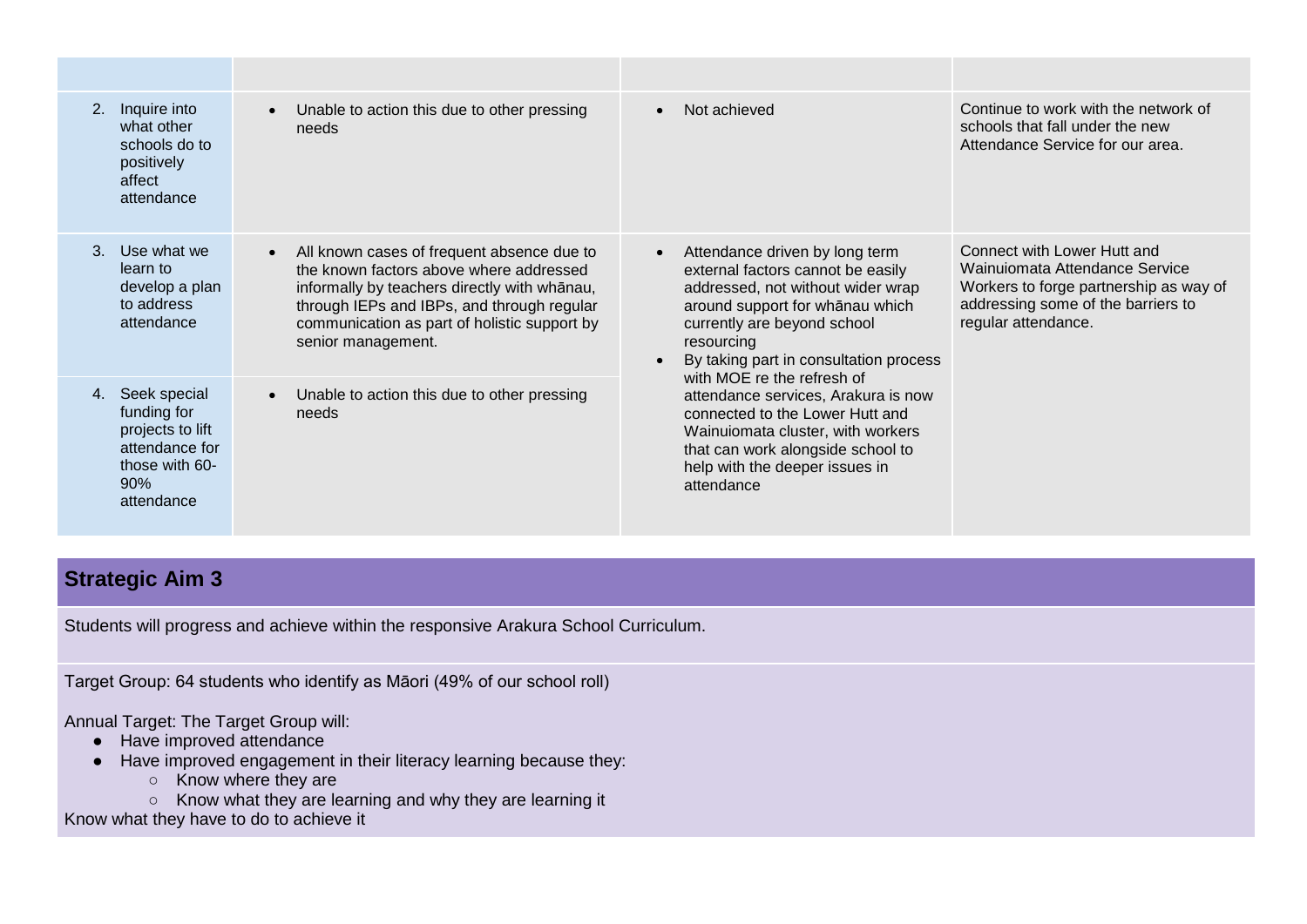| 3.1 Annual Goals: Begin training in Kura Ahurea and plan what roll out and curriculum integration will look like |                                                                                                   |                                                                                                                                                                                                                                                                                                                                                                                                         |                                                                                                                                                                                                                              |                                                                                                                                                                                                                                                                                                                                                                                                   |
|------------------------------------------------------------------------------------------------------------------|---------------------------------------------------------------------------------------------------|---------------------------------------------------------------------------------------------------------------------------------------------------------------------------------------------------------------------------------------------------------------------------------------------------------------------------------------------------------------------------------------------------------|------------------------------------------------------------------------------------------------------------------------------------------------------------------------------------------------------------------------------|---------------------------------------------------------------------------------------------------------------------------------------------------------------------------------------------------------------------------------------------------------------------------------------------------------------------------------------------------------------------------------------------------|
| <b>Action Plan</b>                                                                                               |                                                                                                   | <b>Review</b>                                                                                                                                                                                                                                                                                                                                                                                           | <b>Outcome</b>                                                                                                                                                                                                               | <b>Summary and Next Step</b>                                                                                                                                                                                                                                                                                                                                                                      |
|                                                                                                                  | 1. PLD for Lead<br>Teacher with<br>regular<br>updates and<br>learning for<br>staff                | Attendance at 2/4 PLD hampered by Covid<br>$\bullet$<br>restrictions<br>Lead teacher went on maternity leave,<br>unable to replace due to staffing challenges<br>Staff PLD focused on building instructional<br>vocabulary for the classroom<br>Regular learning opportunities was<br>$\bullet$<br>successfully woven into Admin meeting,<br>learning together small bites to build staff<br>confidence | Achievement of Māori students<br>$\bullet$<br>reported - 10.08.21 for Mid-Year and<br>Feb 2022 for EOY<br>3.1 discontinued as an annual focus in<br>August due to other more pressing<br>needs (10.08.21 Board Meeting)      | Kura Ahurea as a programme that will<br>help us give effect to Te Tiriti o Waitangi<br>in an authentic, remains a priority.<br>Commitment to work with mana whenua<br>will continue into 2022 with Lead<br>Teacher together with DP picking up this<br>kaupapa.<br>The use of stories and storytelling aligns<br>perfectly with the Structured Literacy<br>approach that we are also moving into, |
|                                                                                                                  | 2. Develop a<br>draft plan for<br>school-wide<br>launch/roll out<br>and curriculum<br>integration | Unable to do this as pressing needs were in<br>$\bullet$<br>student wellbeing and therefore establishing<br>learning support systems and working on<br>PB4L Tier 1 and 2 processes to support<br>behaviour needs took precedence                                                                                                                                                                        | 3.1 discontinued as an annual focus in<br>$\bullet$<br>August due to other more pressing<br>needs (10.08.21 Board Meeting)                                                                                                   | to improve literacy outcomes.<br>There is strong support for Māori (and<br>Pasifika) kaupapa from the community<br>including the development of our Kapa<br>Haka - focusing on this and ensuring<br>teachers can use the Kura Ahurea tools<br>and resources effectively in 2022 is our                                                                                                            |
| 3.                                                                                                               | Consult with<br>and engage<br>the school<br>community in<br>finalising the<br>draft plan          | Unable to do this as pressing needs were in<br>student wellbeing and therefore establishing<br>learning support systems and working on<br>PB4L Tier 1 and 2 processes to support<br>behaviour needs took precedence                                                                                                                                                                                     | 3.1 discontinued as an annual focus in<br>$\bullet$<br>August due to other more pressing<br>needs (10.08.21 Board Meeting)                                                                                                   | next step.                                                                                                                                                                                                                                                                                                                                                                                        |
|                                                                                                                  |                                                                                                   | 3.2 Annual Goals: Begin training in the Structured Literacy Approach (SLA) to implement for Year 0 to 3                                                                                                                                                                                                                                                                                                 |                                                                                                                                                                                                                              |                                                                                                                                                                                                                                                                                                                                                                                                   |
| <b>Action Plan</b>                                                                                               |                                                                                                   | <b>Review</b>                                                                                                                                                                                                                                                                                                                                                                                           | <b>Outcome</b>                                                                                                                                                                                                               | <b>Summary and Next Step</b>                                                                                                                                                                                                                                                                                                                                                                      |
|                                                                                                                  | 1. PLD for Lead<br>Teachers with<br>regular<br>updates and<br>learning for<br>staff               | PLD for key teachers (x2) with Liz Kane<br>$\bullet$<br>Literacy<br>Training for (x2) LAs to carry out<br>$\bullet$<br>assessments in classrooms<br>Staffing changes and additional workload for<br>remaining SLA lead teacher hampered                                                                                                                                                                 | A start made through Junior Hub and a<br>few senior children in target group -<br>see Feb 2022 report for EOY<br><b>Achievement Report</b><br>Strong evidence for SLA coupled with<br>existing literacy levels require a new | SLA for whole school including PLD for<br>all teachers and learning assistants<br>planned and approved for 2022.<br>Facilitation will be by RTLB, including<br>RTLB Liaison who has already done                                                                                                                                                                                                  |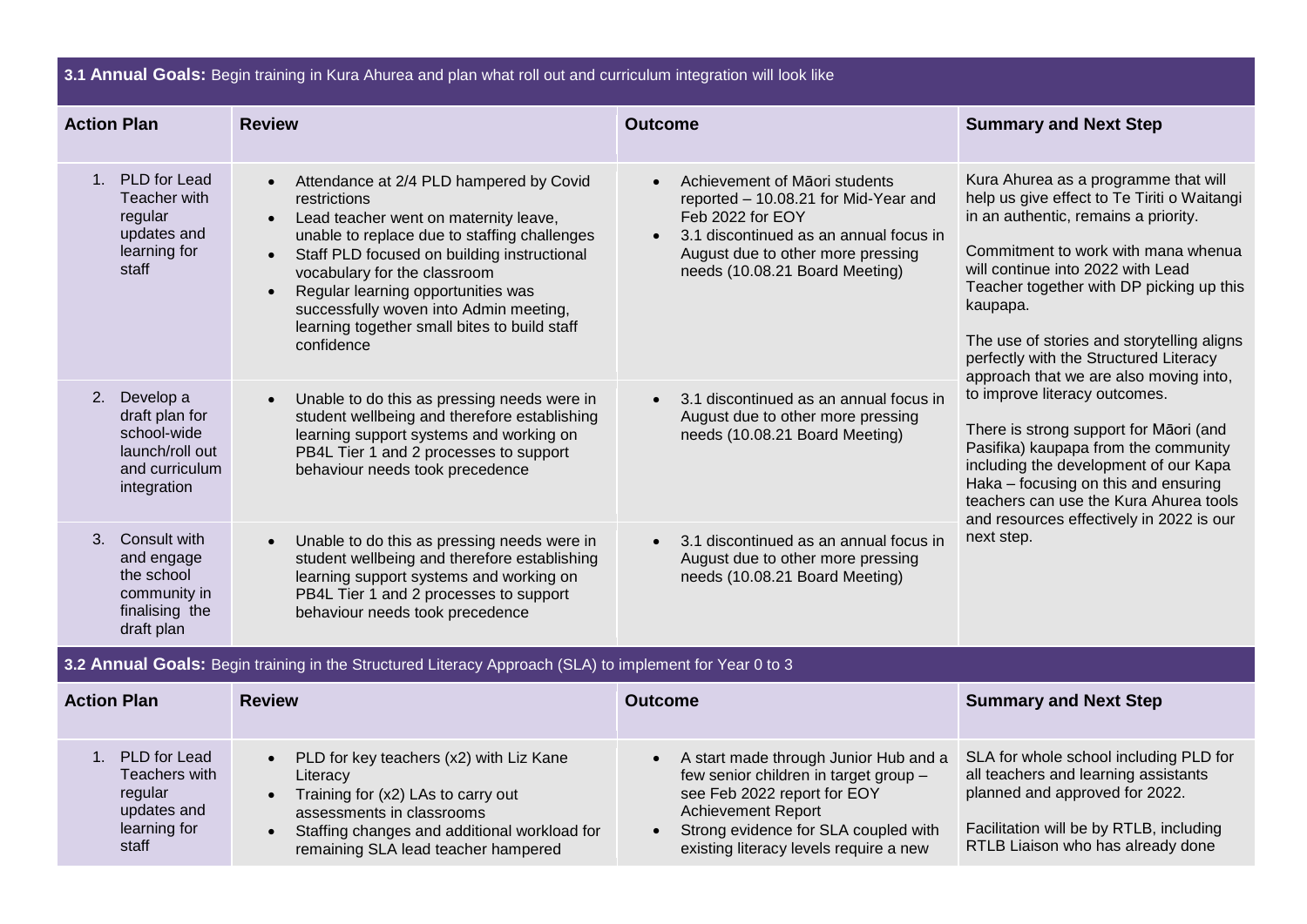|                                                                                                           | traction on this plan                                                                                                                                                                        | approach to teaching and learning                                                                                                                                                                                                              | extensive work with staff through Zones<br>of Regulation.                                                                                                                                                                                              |
|-----------------------------------------------------------------------------------------------------------|----------------------------------------------------------------------------------------------------------------------------------------------------------------------------------------------|------------------------------------------------------------------------------------------------------------------------------------------------------------------------------------------------------------------------------------------------|--------------------------------------------------------------------------------------------------------------------------------------------------------------------------------------------------------------------------------------------------------|
| 2.<br>Implement<br>SLA as trial in<br>Junior Hub<br>and as<br>learning<br>support<br>interventions        | SLA implemented in Junior Hub and Room 6<br>$\bullet$<br>RTLB support to screen some students for<br>Dyslexia; those with high likelihood of<br>Dyslexia also included in SENCo intervention | Positive impact in sound knowledge<br>$\bullet$<br>between June and September - see<br><b>SENCo report</b>                                                                                                                                     | Review of existing resources to be<br>carried out to ensure teachers are<br>equipped with the resources and tools<br>they need.<br>Parent hui required to share SLA,<br>particularly as several parents hold<br>concerns about how their children with |
| Develop a plan<br>3.<br>for<br>implementatio<br>n for all Y0-3<br>including<br>resourcing and<br>training | Mid-year data indicates urgent need to<br>$\bullet$<br>improve teaching and learning in literacy<br>Consultation with RTLB regarding options for<br>$\bullet$<br>school wide implementation  | Proposal developed for SLA<br>$\bullet$<br>implementation facilitated by RTLB<br>(who are also facilitating the same PLD<br>in several other schools including local<br>Wainuiomata schools<br>Referral made to RTLB and approved<br>$\bullet$ | Dyslexia are being supported.                                                                                                                                                                                                                          |

3.3 Annual Goals: To trial the use of Seesaw as a digital tool to 1) support student agency; 2) engage families; 3) communicate effectively

| <b>Action Plan</b>                                                                             | <b>Review</b>                                                                                                                                                                                                                                                                                                                 | <b>Outcome</b>                                                                                                                                                                                                   | <b>Summary and Next Step</b>                                                                                                                                                                                                                                                                                                                                                                                                                                                                                                 |
|------------------------------------------------------------------------------------------------|-------------------------------------------------------------------------------------------------------------------------------------------------------------------------------------------------------------------------------------------------------------------------------------------------------------------------------|------------------------------------------------------------------------------------------------------------------------------------------------------------------------------------------------------------------|------------------------------------------------------------------------------------------------------------------------------------------------------------------------------------------------------------------------------------------------------------------------------------------------------------------------------------------------------------------------------------------------------------------------------------------------------------------------------------------------------------------------------|
| Term 1: Lead<br>Teacher to<br>explore<br>Seesaw<br>including<br>learning from<br>other schools | A range of teacher positions regarding Dojo -<br>ranging from not using it at all to using it<br>extensively<br>Seesaw introduced to those already using<br>Dojo and those not using any platforms at all,<br>to test out<br>Challenges identified in both platforms but<br>Dojo deemed to have greater range of<br>functions | Dojo decided as the preferred platform<br>by Term 2; however sporadic use in<br>some classrooms<br>3.3 discontinued as an annual focus in<br>August due to other more pressing<br>needs (10.08.21 Board Meeting) | A review of schools' capacity for online<br>distance learning required, particularly<br>as Covid is unlikely to disappear from<br>our horizon anytime soon:<br>How many devices do we have?<br>Do we have sufficient devices to<br>support both onsite and distant<br>learning?<br>How digitally smart are our<br>learners?<br>How do we build student<br>$\bullet$<br>knowledge and skills across the<br>school?<br>How can we use our devices<br>more effectively for teaching and<br>learning?<br>How do we build teacher |
| Term 2: Lead<br>$\mathcal{P}$<br>Teacher to<br>train staff                                     | Lead teacher supported staff on an as-<br>needed basis, particularly in eTAP and use of<br>Google Suite                                                                                                                                                                                                                       | 3.3 discontinued as an annual focus in<br>August due to other more pressing<br>needs (10.08.21 Board Meeting)                                                                                                    |                                                                                                                                                                                                                                                                                                                                                                                                                                                                                                                              |
| Term 3-4: Staff<br>$\mathcal{S}$<br>to meet<br>agreed weekly                                   | Lockdown interrupted development in this<br>particular goal<br>The switch to distant learning during<br>$\bullet$                                                                                                                                                                                                             | 3.3 discontinued as an annual focus in<br>$\bullet$<br>August due to other more pressing<br>needs (10.08.21 Board Meeting)                                                                                       |                                                                                                                                                                                                                                                                                                                                                                                                                                                                                                                              |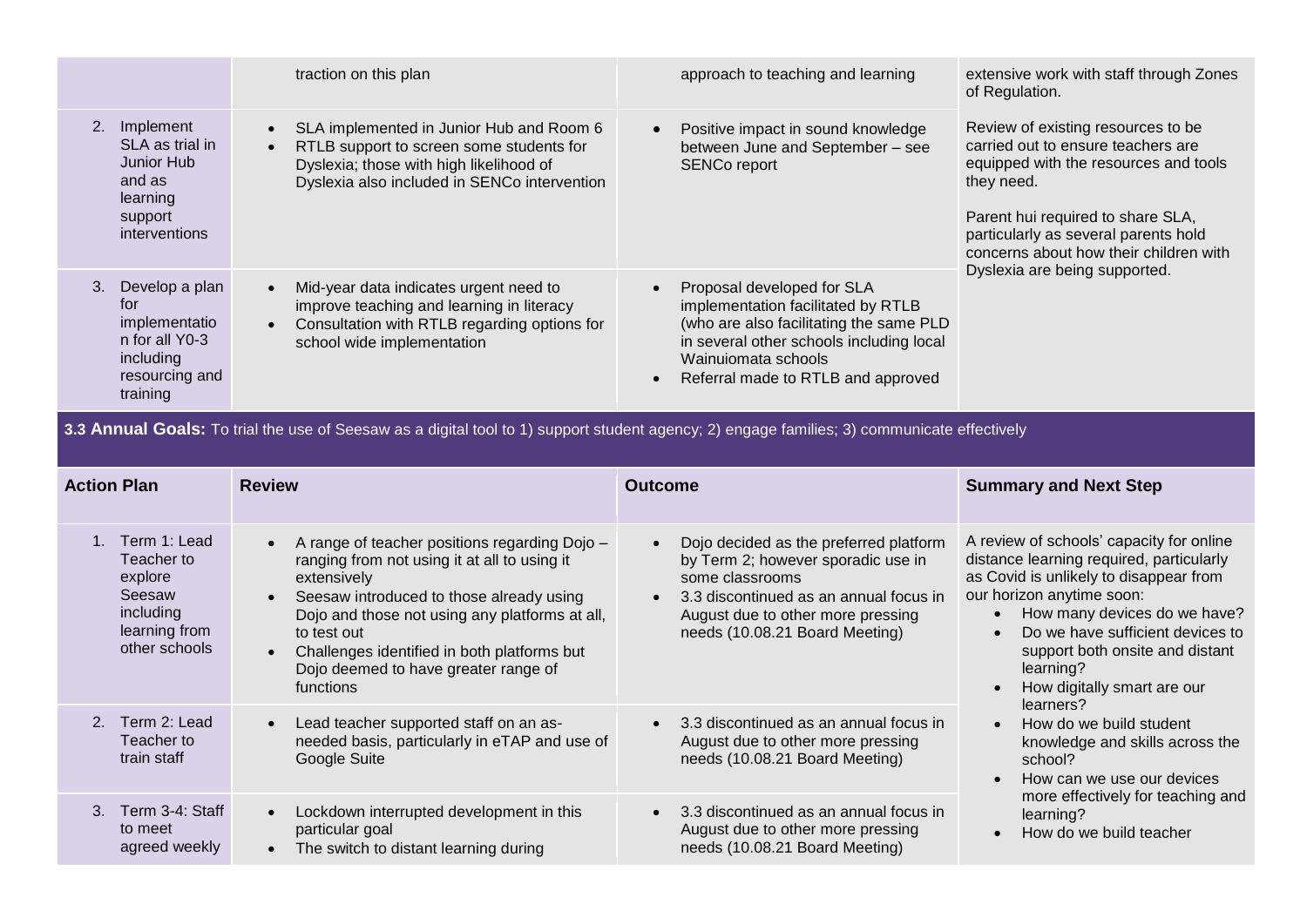| targets using<br>Seesaw for<br>students to<br>share:<br>a. Where they<br>are in their<br>learning<br>b. What they are<br>learning and<br>why<br>c. How they will<br>achieve their<br>learning | lockdown went smoothly<br>Approximately 40 devices were delivered to<br>families for distance learning<br>Teachers ran regular online sessions twice<br>$\bullet$<br>daily with children; LAs were buddied with<br>teachers to support classrooms<br>Dojo was used by most as platform for<br>sharing learning and for communication with<br>parents |  | capability?<br>In some classrooms Dojo was being<br>used due to the absence of 'free and<br>frequent' reward systems (see PB4L<br>section); besides the 'free and frequent'<br>issues under PB4L, next steps include<br>clarifying what the expectations are<br>regarding-<br>Integration of digital technology<br>Use of Dojo - for consistency<br>between classrooms and<br>syndicates |
|-----------------------------------------------------------------------------------------------------------------------------------------------------------------------------------------------|------------------------------------------------------------------------------------------------------------------------------------------------------------------------------------------------------------------------------------------------------------------------------------------------------------------------------------------------------|--|------------------------------------------------------------------------------------------------------------------------------------------------------------------------------------------------------------------------------------------------------------------------------------------------------------------------------------------------------------------------------------------|
|-----------------------------------------------------------------------------------------------------------------------------------------------------------------------------------------------|------------------------------------------------------------------------------------------------------------------------------------------------------------------------------------------------------------------------------------------------------------------------------------------------------------------------------------------------------|--|------------------------------------------------------------------------------------------------------------------------------------------------------------------------------------------------------------------------------------------------------------------------------------------------------------------------------------------------------------------------------------------|

| 3.4 Annual Goals: Review and develop a school professional growth cycle (PGC)         |                                                                                                                                                                                                                                                                                                                                                                                                                                                                                                                                                                                         |                                                                                                                                                                                                                                                                                                       |                                                                                                                                                                                                                                                                                                                                                                                                                                                                                                                           |  |  |
|---------------------------------------------------------------------------------------|-----------------------------------------------------------------------------------------------------------------------------------------------------------------------------------------------------------------------------------------------------------------------------------------------------------------------------------------------------------------------------------------------------------------------------------------------------------------------------------------------------------------------------------------------------------------------------------------|-------------------------------------------------------------------------------------------------------------------------------------------------------------------------------------------------------------------------------------------------------------------------------------------------------|---------------------------------------------------------------------------------------------------------------------------------------------------------------------------------------------------------------------------------------------------------------------------------------------------------------------------------------------------------------------------------------------------------------------------------------------------------------------------------------------------------------------------|--|--|
| <b>Action Plan</b>                                                                    | <b>Review</b>                                                                                                                                                                                                                                                                                                                                                                                                                                                                                                                                                                           | <b>Outcome</b>                                                                                                                                                                                                                                                                                        | <b>Summary and Next Step</b>                                                                                                                                                                                                                                                                                                                                                                                                                                                                                              |  |  |
| 1. Unpack the<br>codes and<br>standards for<br>the teaching<br>profession             | Staff meetings to review difference between<br>$\bullet$<br>former appraisal process and PGC<br>For Provisionally Certificated Teachers<br>$\bullet$<br>(PCTs) there was no Induction and Mentoring<br>(I&M) programme - none that existing<br>teachers could locate. Furthermore, all<br>eligible mentor teachers had not done<br>mentoring before<br>Otago University was therefore approached<br>$\bullet$<br>regarding a tailored support programme for<br>Arakura, which they agreed to do, from<br>March<br>Staff meetings to review the existing<br>examples of quality practice | I&M programme developed with Scott<br>$\bullet$<br>Wolfe, Otago University Facilitator                                                                                                                                                                                                                | Establishing PGC processes and<br>commitment to improving practice<br>required deeper exploration than what<br>we were able to achieved this year. This<br>is a next step for 2022.<br>Aiming for depth of learning rather than<br>breadth with regards to unpacking the<br>codes and standards for the teaching<br>profession is probably wiser considering<br>the shifts we need to make to establish a<br>learning-focused culture<br>Challenges that arose due to constant<br>changes in staff compounded the issues; |  |  |
| Establish a<br>2.<br>shared<br>understanding<br>of and<br>commitment to<br><b>PGC</b> | Established our PGC focus on improving as<br>$\bullet$<br>opposed to <i>proving</i> professional practice<br>Reviewed existing PGC toolkits to determine<br>$\bullet$<br>which tools to continue using because it<br>aligned with our approach<br>Staff meetings to walk through the toolkits<br>$\bullet$<br>and expectations<br>Staff meetings to learn how to use critical<br>$\bullet$                                                                                                                                                                                              | Culture of professional collaboration<br>$\bullet$<br>where there's alignment between<br>challenges or puzzles of practice,<br>improving professional practice, and<br>meaningful inquiry and where there's a<br>shared understanding of professional<br>relationships - is ongoing in<br>development | with a new and hopefully a more stable<br>staff in 2022, we are much more likely to<br>create momentum.<br>Continue to use and embed existing<br>PGC tools.<br>Continue to use critical friends to                                                                                                                                                                                                                                                                                                                        |  |  |